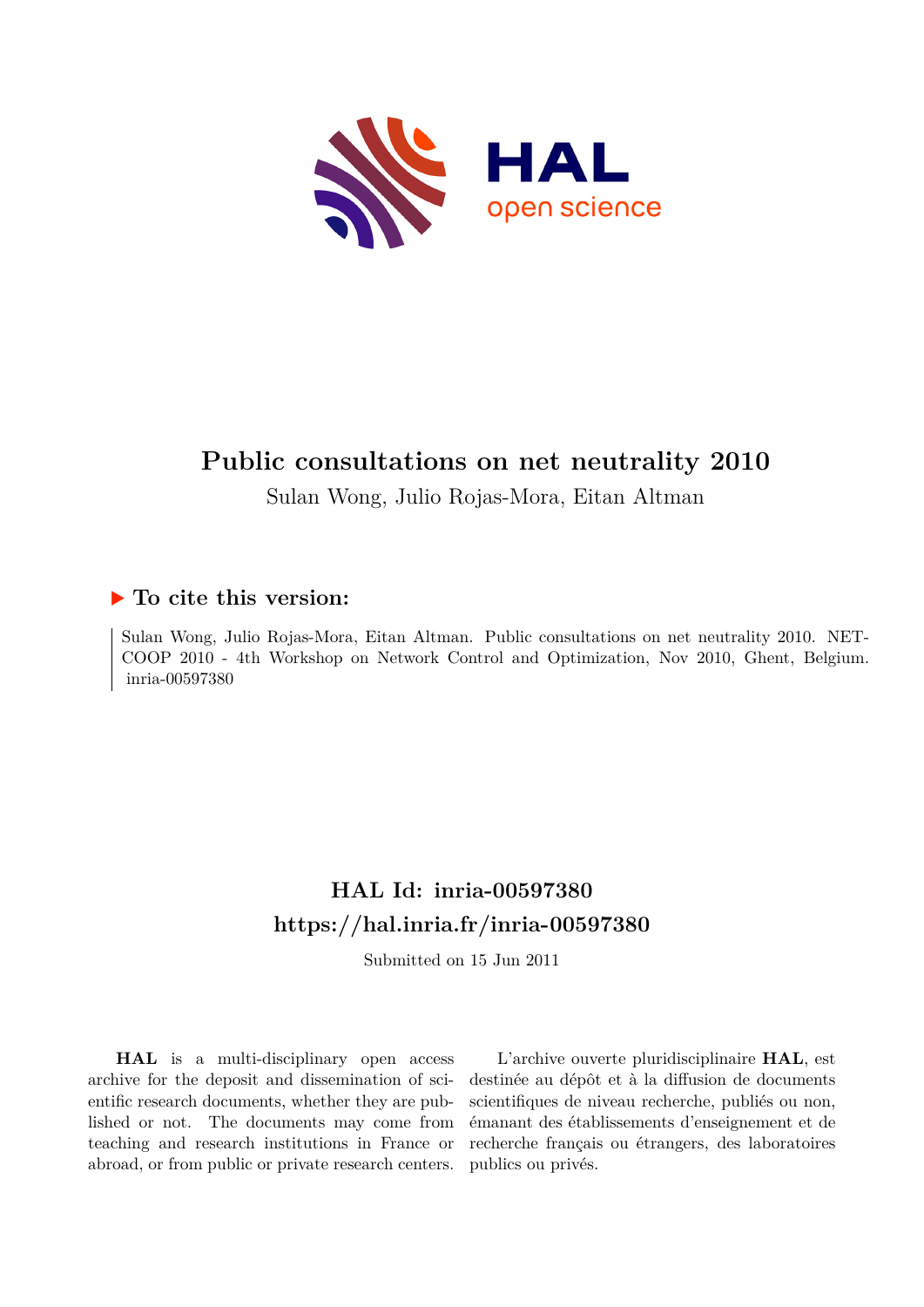# Public consultations on Net Neutrality 2010

Sulan Wong University of A Corua, Spain Email: swong@udc.es

Julio Rojas-Mora University of Barcelona, Spain Email: jrojasmo7@alumnes.ub.edu

Eitan Altman INRIA Maestro, France Email: eitan.altman@sophia.inria.fr

*Abstract***—The evolution of the Internet has come to a point where almost at the same time, governments all around the world feel the need for legislation to regulate the use of the Internet. In preparing the legislation, consultations were called by various governments or by the corresponding regulation bodies. We describe in this paper the various consultations as well as the background related to the Net Neutrality question in each case. Rather than describing the answers to each consultation, which are available and which have already been analyzed, we focus on comparing the consultations and the statistical figures related to the participation in them.**

#### I. INTRODUCTION

Dramatic events related to the network neutrality debate have been experienced in 2010. Exceptional legislative initiatives have been taken, which may pave the way to shape a different future for the Internet. We saw the first country, Chile, adopting legislation that establishes network neutrality. Meanwhile, the American Court of Appeals for the District of Columbia Circuit shook the foundation of the net neutrality principle in the USA by denying its telecom regulation body, the Federal Communications Commission  $(FCC)^1$ , the authority to take decisions and actions on that topic. In preparation to legislation on the topic, public consultations were launched in USA, France and the European Union (EU).

By participating in the effort to answer the French consultation [1], it has been observed that although the issue at stake was particularly important, having a substantial impact on the whole society, the French citizens and media showed little concern about it<sup>2</sup>. An important reason for that is that the consultations on net neutrality are about *laws* that concerns *economic* aspects of *telecommunications*, and that may affect the exercise of *fundamental rights*. Thus, to be able to have a significant contribution, one needs to have notions in three different fields. Being scholars in these respective three areas, we spent much time in discussions to clarify and understand the main issues of the debate on net neutrality, and to get a complete picture of it. This paper summarizes the findings made through these discussions and the research that followed. While making it, it was surprising to find significant differences between the consultations, even though they deal with the same subject. Through the comparisons between the consultations, new questions raised, and more insight can be gained whenever answers to the questions are available.

Why do we consider the topic important? Network Neutrality touches the heart of the Internet. The Internet has had a huge impact on economy and communication, but also on the exercise of socio-cultural and fundamental rights. What does the Internet represent beyond a jump in technology? In 2009, France passed a law against unauthorized downloading of copyrighted material. Measures against piracy included disconnection from the Internet that could be decided by an administrative decision. The Constitutional Council went back to the Declaration of the Rights of Man and of the Citizen (from the time of the French revolution, two hundred years before Internet's birth) to conclude that the freedom of speech could not be trusted to a new nonjudicial authority in order to protect holders of copyrights and neighboring rights. In its judgment, it recognized that the right to free communication of ideas and opinions implies the freedom to access the Internet [2, §12]; in other words, Internet is an instrument for exercising the freedom of speech. Similar relations between the Internet and the American constitution (and amendments) have also been made in the  $USA<sup>3</sup>$ . Furthermore, we can see that the Directive 2002/22/EC of the European Union, as amended by the Directive 2009/136/EC, established Internet access as a universal service<sup>4</sup>. The Ministry of Transport and Communication of Finland has passed a Decree in October 2009 that goes beyond the recognition of the right for Internet access: it guarantees the right for broadband Internet connection as a universal service.

There is no agreement on the exact definition of "net neutrality" and, in fact, some of the questions in the French consultation deal with this definition. In general, by neutrality one means in general avoiding unfair discriminating of packet inside the network, in terms of content of the packet, its source or destination, and the protocol or service to which it relates to. Being non-neutral would then mean to discriminate some packets over others in terms of access, pricing, quality of service etc. Some consider as "unfair" any discrimination that is not chosen by the end users. Some others are less restrictive and say that neutrality can exist with different levels

<sup>&</sup>lt;sup>1</sup>The FCC is an independent United States government agency established by the Communications Act of 1934, which is charged with regulating interstate and international communications by radio, television, wire, satellite and cable. The jurisdiction covers the 50 states, the District of Columbia and U. S. possesions. See http://www.fcc.gov/aboutus.html

<sup>2</sup>We can say that the European consultation has been almost invisible in the mainstream media, but we will have to wait for results on its participation.

<sup>&</sup>lt;sup>3</sup>See [3] for more details.

<sup>&</sup>lt;sup>4</sup>A universal service has been defined by the EU, as a service guaranteed by the government to all end users, regardless of their geographical location, at reasonable quality and reliability, and at affordable prices that does not depend on the location.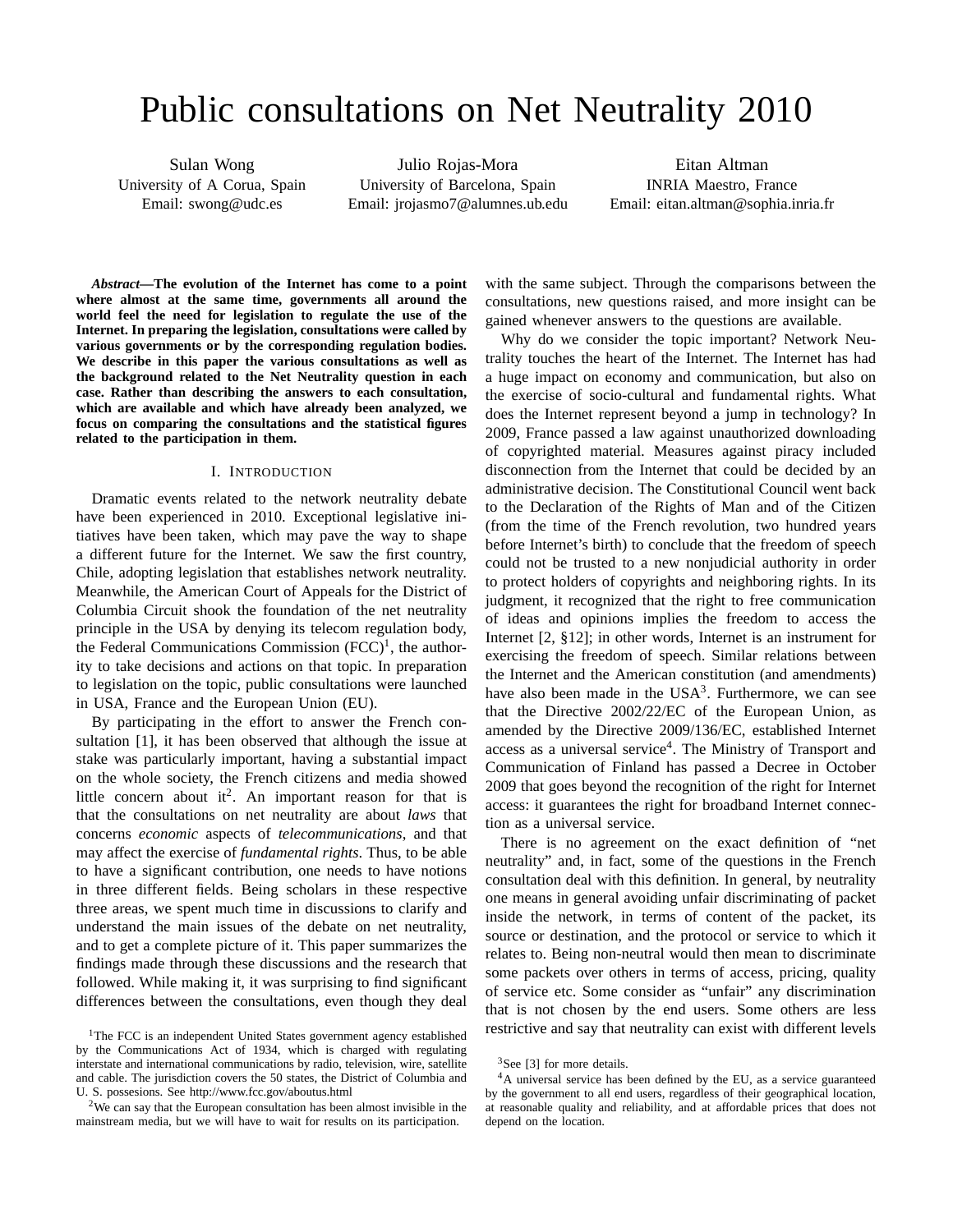of service as long as two users who pay equally, receive the same service and get the same resources<sup>5</sup>. Among the issues that net neutrality is concerned with are relations between access (ISP) and content providers (CP) along with related pricing issues, the possibility of an access provider to have an exclusive agreement with some content provider or some service provider, the possibility to inspect packets and block some of them, and the issue of "proxy censorship" by the ISPs.

In the next section, we describe the governance of the Internet so as to explain the general role of the consultations. This is followed by Sections providing more details on the definition and description of the network neutrality debate, as well as some historical background. Section V summarizes the consultations in USA, Europe and France. Some aspects are further expanded in the following section. The paper is finished by a section introducing statistics concerning the responses to the consultation and an analysis of these figures, as well as some conclusions and final remarks.

#### II. THE GOVERNANCE IN INTERNET

This section provides three definitions of governance and makes the relation between the governance and the role of the consultations.

The Internet is a global network designed on a set of open standards that allows millions of computers to access a variety of information, communication and electronic commerce services. It has grown in a virtually unregulated environment where a number of private entities, responsible for defining only those matters essential for its operation and evolution, have exerted the control over its technological progress. For the many stakeholders that carry out their economic and research activity with Internet as their objective, its governance is this control and how it is established by the consensus of the peers that belong to the institutions<sup>6</sup> that apply it. According to Solum [5], this is a definition of governance in the narrow sense, since it refers to "[Internet's] current operation, and the processes by which it develops and change over time".

Nonetheless, the term "governance", related to activities implemented by national governments or supranational institutions, may have different meanings for different contexts and

<sup>5</sup>As we will see in Section III, Internet protocols that differentiate services and thus allow for different priorities, have been part of the global Internet standards established by the IETF.

- <sup>6</sup>The main institutions for Internet's governance are:
- 1) The Internet Society (ISOC), an international, nonprofit organization that supports Internet's growth and development..
- 2) The Internet Engineering Task Force (IETF), officially part of the ISOC, is a volunteer composed, standard definition organization that designs the protocols that make up the TCP/IP suite.
- 3) The Internet Corporation for Assigned Names and Numbers (ICANN) is a nonprofit corporation that is in charge of the assignment of IP addresses and domain names.
- 4) The World Wide Web Consortium (W3C), the organization in charge of developing standards for web services
- 5) The Institute of Electrical and Electronic Engineers (IEEE), a professional association that has been a key player in defining telecommunications standards that allow devices to connect to the Internet.

For more information see [4].

languages. During the 2003 World Summit on the Information Society (WSIS), many delegations understood it in this sense, which obviously clashed with the narrow sense previously defined. As a matter of fact, it is quite difficult to separate the technological control of Internet with that instituted by governments regulations on any activity carried over its infrastructure. This is what Solum calls the "broad sense" of the Internet governance, one that touches fundamental freedoms and rights like those of speech and privacy, and that is carried out, e.g., in the name of the efficiency of the world economic system, the protection of copyrights, and the combat of terrorism.

There is even a third type of governance action, that in which national and supranational government institutions require the direct participation of the civil society and stakeholders through the process of public consultation. The aim is to develop regulatory frameworks that are more closely related to the needs and opinions of the participants. According to the EU Commission [6, p. 4], the "consultation [process] is intended to provide opportunities for input from representatives of regional and local authorities, civil society organizations, undertakings and associations of undertakings, the individual citizens concerned, academics and technical experts, and interested parties in third countries." In fact, the European Union, through the Treaty of Lisbon, orders the Commission to "carry out broad consultations with parties concerned in order to ensure that the Union's actions are coherent and transparent" [7, Art. 8(B)(3)]. The United States' agencies -like the FCC-, are ordered by law to "give interested persons an opportunity to participate in the rule making through submission of written data, views, or arguments with or without opportunity for oral presentation"[8, Title 5, §553 (c)].

Estvez Araujo [9] explains that the rhetoric of the governance presents the public consultation process as a rational discussion, firstly, between stakeholders and, secondly, between stakeholders and the authorities. This debate tries that the differences of positions evolve, from being factors that give rise to stalemates, to be elements of debate enrichment. Nevertheless, he concludes that due to the inherent characteristics of the governance process, neither popular participation nor social transformation are its main objectives, but only negotiation and problem resolution for stakeholders. The language used in the public consultations documents, as well as the knowledge needed to answer them, narrows the scope for participation to only those stakeholders fully dedicated to the subject in debate: scientific researchers, industry stakeholders and lobbies, and non-governmental organizations (NGOs). In section V, we will see specific details on this subject in the net neutrality public consultation documents.

In a general context, the European Commission joins these three points of views defining governance as the "rules, processes and behavior that affect the way in which powers are exercised at European level, particularly as regards openness, participation, accountability, effectiveness and coherence" [10, p. 8]. In the case of the Internet governance, the WSIS defined it as "development and application by governments, the private sector and civil society, in their respective roles, of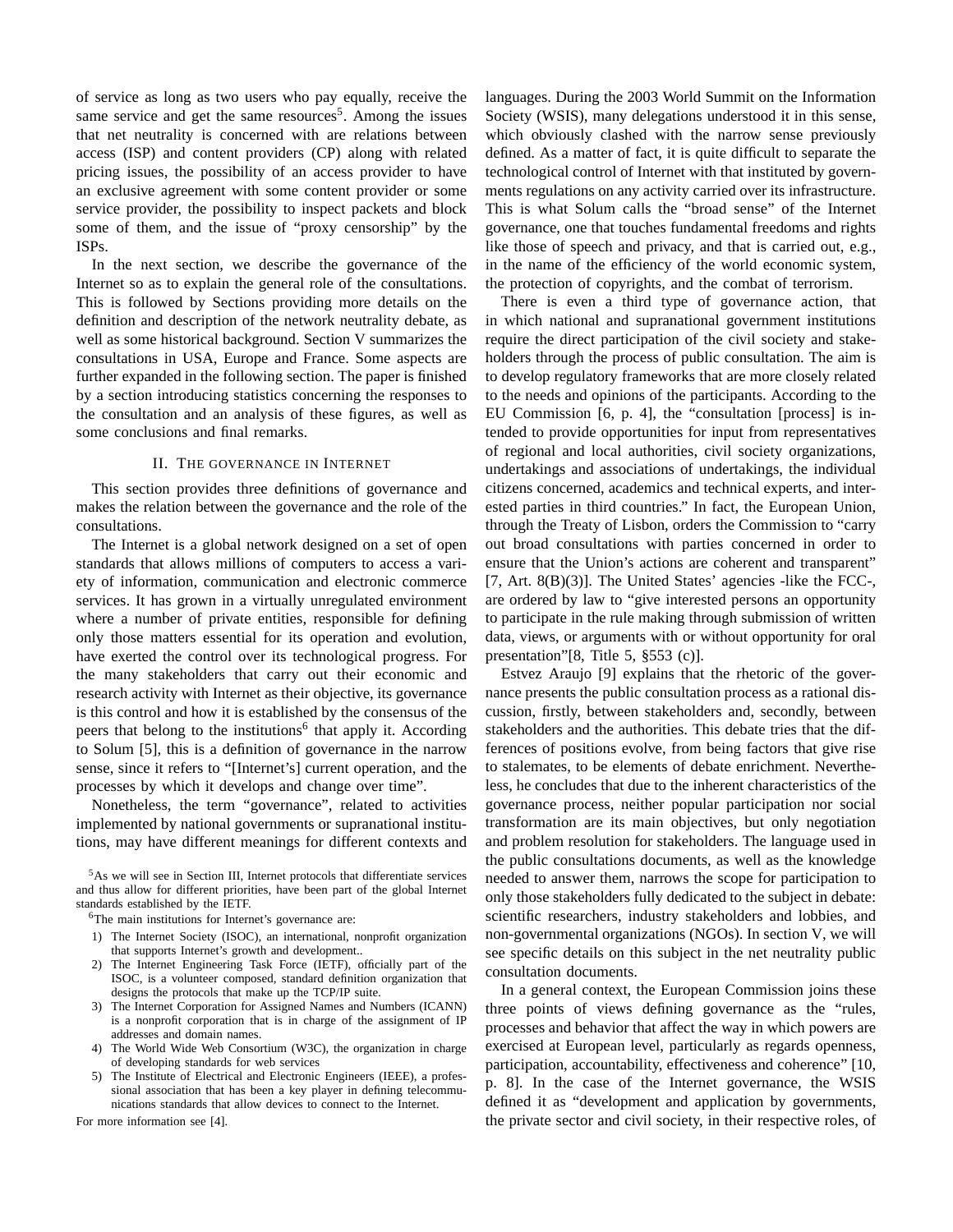shared principles, norms, rules, decision-making procedures, and programmes that shape the evolution and use of the Internet" [11, §34].

#### III. ON THE DEFINITION OF "NET NEUTRALITY"

For Hahn and Wallsten[12] net neutrality "usually means that broadband service providers charge consumers only once for Internet access, do not favor one content provider over another, and do not charge content providers for sending information over broadband lines to end users". Nonetheless, this definition is far from being a standard and has evolved together with the Internet from being a purely technical issue to be a content related one.

One of the of the main tenants theoretically enshrined by the narrow sense of the Internet governance, a guide in the design of its architecture [13], is the "end-to-end principle" [14]. This principle calls for any intelligence, to be implemented below the transport layer only if it cannot be implemented effectively in higher layers; intelligence is pushed, thus, to the edges of the network. As the processing needed to forward data packets between network elements is minimal, the network becomes relatively simple and only a "best effort" service is provided. This kind of service does not provide any guarantees on delivery rates, as all packets going through the network will have the same priority and, in case of congestion, the same probability of being dropped. The "net neutrality" principle is firstly based on this behavior, as there is no discrimination between data flows and no quality of service (QoS) level can be guaranteed. We will call this view the "technical sense" of the net neutrality principle.

However, the technical sense of the net neutrality was quickly undermined by the design of real-time services, which require to have priority over other types of traffic in order to guarantee QoS. The Integrated Services model (IntServ) was designed to allow for QoS on particular services as well as to control the proportion of a link's bandwidth assigned to each service type [15]. IntServ was designed to be a rich but complex protocol to guarantee QoS, leaving a "clear need for relatively simple and coarse methods of providing differentiated classes of service for Internet traffic, to support various types of applications, and specific business requirements" [16]; these methods were called the Differential Services enhancements (DiffServ) and were defined in the RFCs 2474 and 2475 [17], [18]. The changes were so big that not only the architectural principles had to change, but also the language used in terms of service needed to do it accordingly [19].

Even if perpetuated by the idea that ISPs yield too much power to be trusted with the task of performing a "fair discrimination", Hahn and Litan [20] believe that "net neutrality", in the technical sense, is a myth. In the light of the deployment of more intelligent networks, capable of automatically prioritize data for applications that critically need it, this myth becomes even more clear. These networks allow the development of many services whose suppliers would be willing to pay more for the ability to provide them in optimal conditions,

subsidizing, then, the services that get satisfied with the "best effort" guarantee. Nevertheless, the idea of a two-tier Internet carries with it the possibility of leaving the lowest level under such conditions that new entrepreneurs will not be able to compete with those in the highest level. Therefore, success bestows not the best service, but the service that gets into the highest level, under the best possible deal with its ISP [21].

A second view of net neutrality, the one we will call the "content sense" of the net neutrality, relates to the fact that ISPs cannot favor some CP over its competitors, due to some signed agreement that might even be of exclusivity. Internet users connected through any ISP are free to choose the contents they require from the CP they like the most from the whole set of CPs available in Internet, and not from a subset handpicked by the operator. We can see that ISPs will be able to setup their networks to force some CP service into their subscribers, using the same tools given to them to discriminate traffic according to priority and QoS concerns.

Building on the third kind of governance, national and supranational governments are trying to control the problem emerged with the debate on the "network neutrality". The US government, through the FCC [22], has been the first government to tap on the knowledge of the "general public" to resolve this debate, quickly followed by the French government [23] and the European Commission [24]. Nonetheless, the eyes of the world are, as FCC Commissioner's Robert M. McDowell recognized, all over the steps taken by his agency [25, pp. 96 –101].

For Neelie Kroes, the Commissioner for the Digital Agenda, any solution to the net neutrality debate has to take into consideration the respect for the freedom of expression, the transparency of the practices used by operators, the promotion of infrastructure investment as a way to fight "monopolistic gatekeepers", the protection of the fair competition principle for all stakeholders in the value chain, and the promotion of innovative business models in Internet [26].

#### IV. HISTORICAL BACKGROUND OF THE DEBATE

### *A. USA*

It is in the USA that the open and neutral Internet started, and it is natural that it was there that the debate on neutrality began. At least since 2002, we find references to the debate on net neutrality, when a group of the largest American technology and e-commerce companies joined in asking the FCC to "ensure that transmission network operators do not encumber relationships between their customers and destinations on the network" [27]. However, already in 2000, Lemley and Lessig warned of the attack at the end-to-end principle by the large broadband providers wishing to offer bundled services: "...ISPs would have the power to discriminate in the choice of Internet services they allow, and customers who want broadband access would have to accept that choice"[28].

It was in 2003 that the term "net neutrality" was coined by one of the leading researchers in the subject, Tim Wu [29]. For Wu, network neutrality means that the ISP does not favor one application over another, leaving the choice to users, who will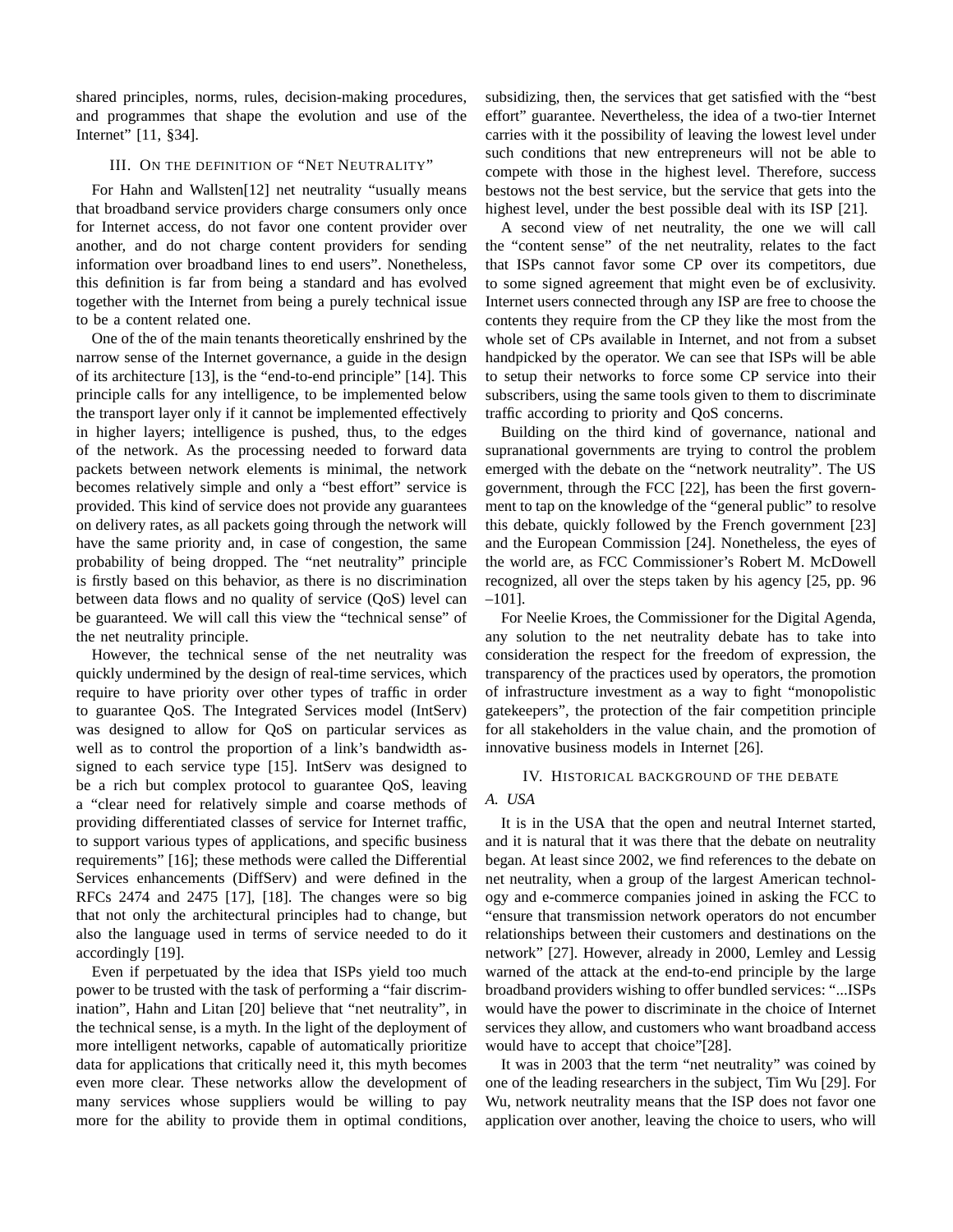use meritocratic arguments to justify their decision. Success in the Internet world, thus, becomes a Darwinian subject, as only the fittest survives.

Asked in 2005 about the new Internet services success, then SBC, and later AT&T, CEO Edward Whitacre exposed the position of the broadband industry [30]:

"How do you think [CPs are] going to get to customers? Through a broadband pipe. [...] We have them. Now what they would like to do is use my pipes free, but I ain't going to let them do that because we have spent this capital and we have to have a return on it."

Comments like this generated replicas from those who later became the standard bearers of the pro-neutrality movement, such as Michael Geist, who since 2005 have expressed concerns over the interest of ISPs to create a two-tier Internet [31].

The net neutrality debate permeated into politics, specially in the U.S., during Barack Obama's term as senator (2005–2008), as two bills that he cosponsored, supporting net neutrality, were not finally approved [32], [33]. However, Obama made one of his presidential campaign promises to get statutory protection of net neutrality.

The biggest legal case in the net neutrality debate started in 2007, when a group of users of the U.S. broadband provider Comcast, found that downloads made using P2P networks were filtered and throttled. NGOs Free Press and Public Knowledge, among others, introduced a complaint with the FCC for Comcast's violation of the "Internet Policy Statements" set forth in [34]. Comcast expressed that it needed to implement these traffic management policies to limit the congestion that P2P traffic generated. Supporting neutrality, the FCC ruled that ISPs can not discriminate arbitrarily between types of traffic, causing that Comcast demanded a judicial review of this decision. The Court of Appeals for the District of Columbia Circuit finally ruled that the FCC had no legal authority to sanction discriminatory practices of Internet traffic [35].

Julius Genachowski, Chairman of the FCC, issued a statement in May 2010, in which he expressed the Commission was going to look for a "third way" to solve the net neutrality debate in the USA [36]. This solution will "recognize the transmission component of broadband access service—and only this component—as a telecommunications service", while forbearing from "application of the many sections of the Communications Act that are unnecessary and inappropriate for broadband access service". Immediately, a group of 72 congressmen answered Genachoski's statement with a letter in which they express "serious concerns about the proposed new regulatory framework". For them, the proposal will cause both, a controversy that will be distracting from what they see should be the main communications priority, "getting every American online", and uncertainty that "will jeopardize jobs and deter needed investment for years to come" [37]. They urged Genachowski not to take any step towards reclassification of the broadband service "without additional direction from Congress". In answer, Senator John Kerry asked the FCC to act on his own as there is a "Congressional stalemate" on the issue that will make the "legislative solution increasingly unlikely in the near term", leaving Genachoswki's "third way" as the "only real option to maintain the proper role of government oversight in communications" [38].

#### *B. Europe*

Meanwhile, in July 2006, the European Commission launched a consultation on online content for "promoting fast and efficient implementation of new business models for the creation and circulation of European content and knowledge online" [39]. Question 20 of this consultation refers, in what appears to be officially the first time for the European Union, to the principle of net neutrality and the position respondents had on it.

During a conference on net neutrality made in 2008 in Copenhagen, the then Commissioner for Information Society and Media, Viviane Reding, acknowledged that unlike in the U.S., in Europe the debate on net neutrality had not aroused such media coverage [40]. However, as the discussion of the reform of the telecommunications directives was held at that time, pro-neutrality lobbyists asked to incorporate the principles of protection of net neutrality in them. Reding clearly stated that although the Commission recognized the importance of the principle of neutrality to ensure that the CPs could offer innovative services and that consumers could access the services of their choice, it was also true that the European regulation allowed traffic management as a tool for providers to experiment with different offerings to their customers. However, the Commissioner concluded that traffic management would be controlled by both, the European Commission as well as national governments, to avoid offerings with unacceptably low levels of quality.

In 2010, Telefonica and Vodafone lobbied before the European Commission for what in practical terms accounts to a "Google Tax" [41], the ability to charge content providers accordingly to both, the QoS provided as well as the amount of traffic generated, as a way to fund the investment in infrastructure needed for new services. Commissioner Kroes acknowledged discussions on this strategy with stakeholders, and that a couple of models were considered [42].

### *C. France*

In mid-2009, a section on network neutrality appears in the official magazine of the French regulatory agency ARCEP, which includes not only an informative article on the situation, but also the views of spokesmen from different stakeholders. Christopher Boam, director of regulatory affairs for Verizon, expressed through this outlet [43] that even if for his company Internet should remain "open" and "neutral", this does not mean that all bits are equal, being necessary to use traffic management techniques for some applications. Boam recognized that this might lead to abuses, but the problems generated by the use of traffic management technologies should be evaluated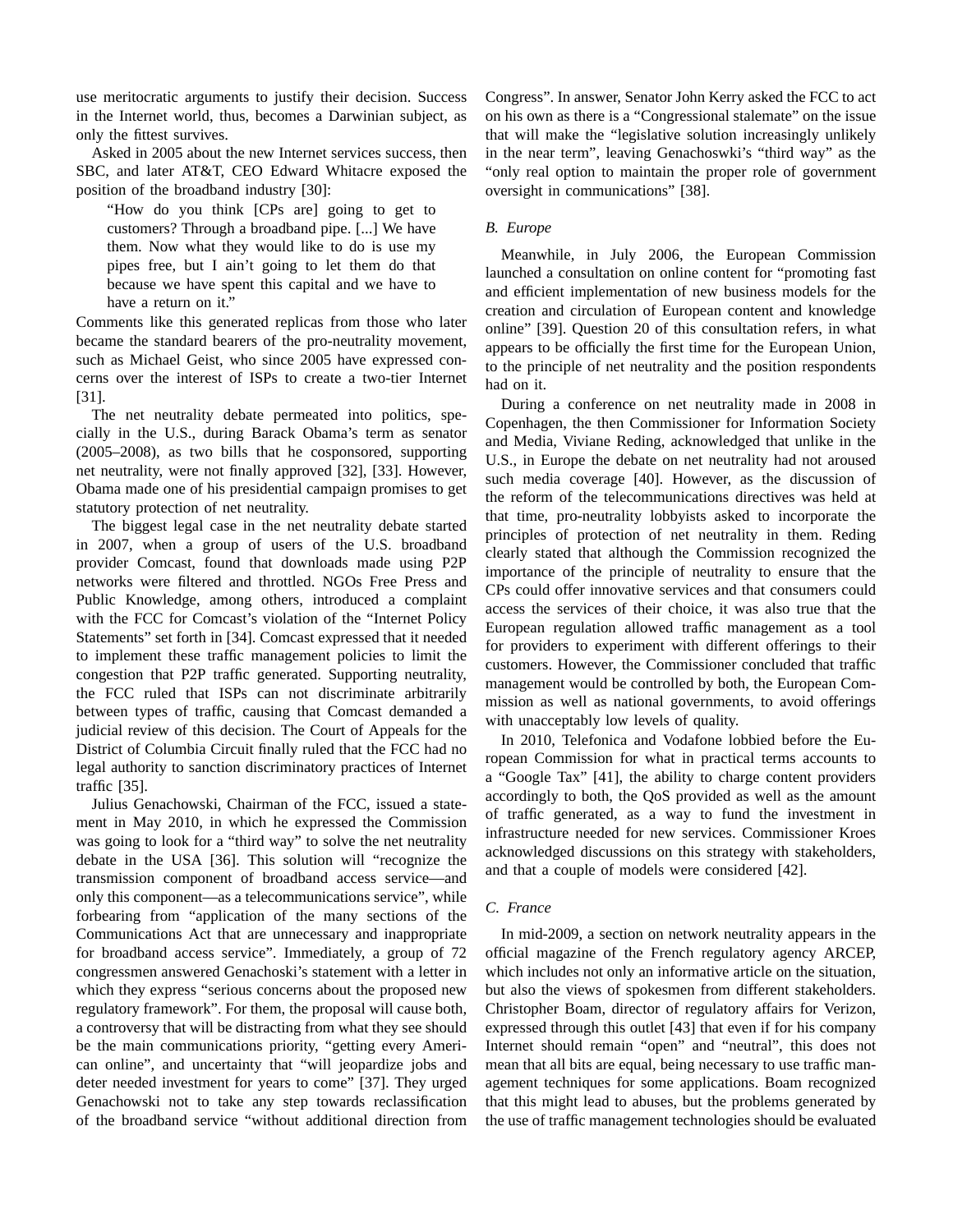on a case by case basis, instead of establishing net neutrality legislation.

The French government did not adopt any explicit position before or during the consultation concerning neutrality. In particular, in the questionnaire of the French consultation there is no clear position with respect to the neutrality question, yet there are many indications that the French authorities are not at all in favor of neutrality. Indeed, while the public consultation was running, the ARCEP organized a conference in April 2010 in which Jean-Ludovic Silicani, its president and editor of the conclusions, expressed that the "government" of the Internet should not be left to a "club" of Anglo-Saxon private actors [44, p. 117].

In addition, but perhaps only indirectly related to net neutrality, the so-called "Zelnick Report" [45], which came out in January 2010, proposed to impose a tax on advertising revenue generated by the use of online services, mainly from U.S. content providers, from France<sup>7</sup>. It is pertinent to note that the report expresses concerns about the drop in advertising revenues of the French content providers, citing the poor state of competition in the French market for search engines, and certain behaviors -never clarified in the text- of Google. Later, French President Nicolas Sarkozy supported this proposal in a speech where he presented a set of policies to support the sector of cultural content creation [47]. Note that this position of the French president is not mentioned in the document overview which is part of the questionnaire of the French consultation.

#### V. BRIEF BACKGROUND ON THE PUBLIC CONSULTATIONS

We introduce below each one of the three consultation, their structure and the main objectives that seem to be guiding them. Some related statistics are provided.

#### *A. The consultation in the USA*

By the end of  $2009$  and for a period of five months<sup>8</sup>, the FCC presented the general public with a Notice of Proposed Rulemaking (NPRM) [22] for "Preserving the Open Internet Broadband Industry Practices". In principle, it was addressed to codify, into obligations for broadband Internet access service providers, the four principles<sup>9</sup> that the FCC previously adopted to ensure the openness of broadband networks [34].

<sup>9</sup>To encourage broadband deployment and preserve and promote the open and interconnected nature of the public Internet, the consumers are entitled to access the lawful Internet content of their choice, run applications and use services of their choice (subject to the needs of law enforcement), connect their choice of legal devices that do not harm the network, and competition among network providers, application and service providers, and content provider.

Two new principles were also included, those of "non discrimination" of any "lawful"<sup>10</sup> content, application and service, and "transparency" of "network management and other practices as is reasonably required [...] to enjoy the protections specified in this rulemaking" [22, §16]. The aim was clarifying in this way who and how must comply with them, since for the FCC, leaving them as principles limited its enforceability. These obligations are subject to "reasonable network management", although they "would not supersede" emergency situations or needs from public authorities.

The FCC also looked for comments on how, in what phases and to what extent these obligations should apply to wireless services, like mobile, unlicensed, fixed, and satellite communication systems. It asks, too, for comments to assess if the proposed obligations should also apply to the so called "managed" or "specialized" services<sup>11</sup>, entirely or only in part. Finally, the Commission would like to know the "enforcement procedures" needed to let it ensure compliance between broadband service providers.

#### *B. The European consultation*

In a parallel process in Europe, during the discussion of the Telecom Package<sup>12</sup>, the net neutrality debate emerged thanks to news about web sites blocking and Internet services throttling, a clear indication that ISPs were trying to discriminate Internet traffic based on source, destination or content [24]. The European Commission adopted in this context a Declaration on Net Neutrality, in which the importance of preserving the open and neutral character of Internet is recognized as a policy objective as well as a regulatory principle. This institution commits itself to monitor the impact on "net freedoms" - "the ability of end-users<sup>13</sup> to access and distribute information or run applications and services of their choice"<sup>14</sup>-, by market and technological developments [51]. As its flagship on the subject, the Commission has issued a public consultation [24] focused on the ISPs' behavior regarding the "network management" or "traffic management" policies, as differential treatment of Internet traffic can undermine the social and economic benefits the Internet's openness has provided. The Commission plans to add the results of these activities, including the findings of the public consultation, in its annual report to the Parliament and the Council.

 $7$ Google managed to to reduce its overseas tax rate to 2.4% by declaring its foreign profits (made mostly in Europe), through a tax loophole that goes from Ireland to Bermuda, via Holland. Facebook is preparing a similar strategy to shift declared benefits from Ireland to the Caymans [46].

<sup>8</sup>For the Commissioner Robert M. McDowell [22, p. 101] a longer time frame was needed due to the "complicated and highly technical" issues included in the NPRM, as well as "to receive guidance from the court on [their] legal authority to proceed as may be decided in the *Comcast/BitTorrent* appeal".

<sup>&</sup>lt;sup>10</sup>The FCC remarks that the word "lawful" leaves it clear that nothing requires that ISPs allow users to engage in unlawful activities [22, §96], and the they will be allowed to take reasonable measures to cope with unlawful distribution of digital contents [22, §135, 139].

<sup>11</sup>Essentially voice and video services not previously classified and that might spur both, competition on this market as well as deployment of broadband networks. See [22, IV.G].

<sup>&</sup>lt;sup>12</sup>The set of directives governing telecommunications in the European Union. The new legislative measures stated in the Directives 2009/136/CE and 2009/140/CE must be incorporated into the legal framework of each Member State of the European Union by May 25, 2011. See [48, Art. 4], [49, Art. 5].

<sup>13&</sup>quot;End-Users" are defined by the EU as users "not providing public communications networks or publicly available electronic communications services." [50, art. 2 (h)]

<sup>&</sup>lt;sup>14</sup>This new provision that has been included in article 8 of the amended telecommunications Framework Directive, seems to be a synthesis drawn from the first two regulatory principles of the FCC for an open Internet [34].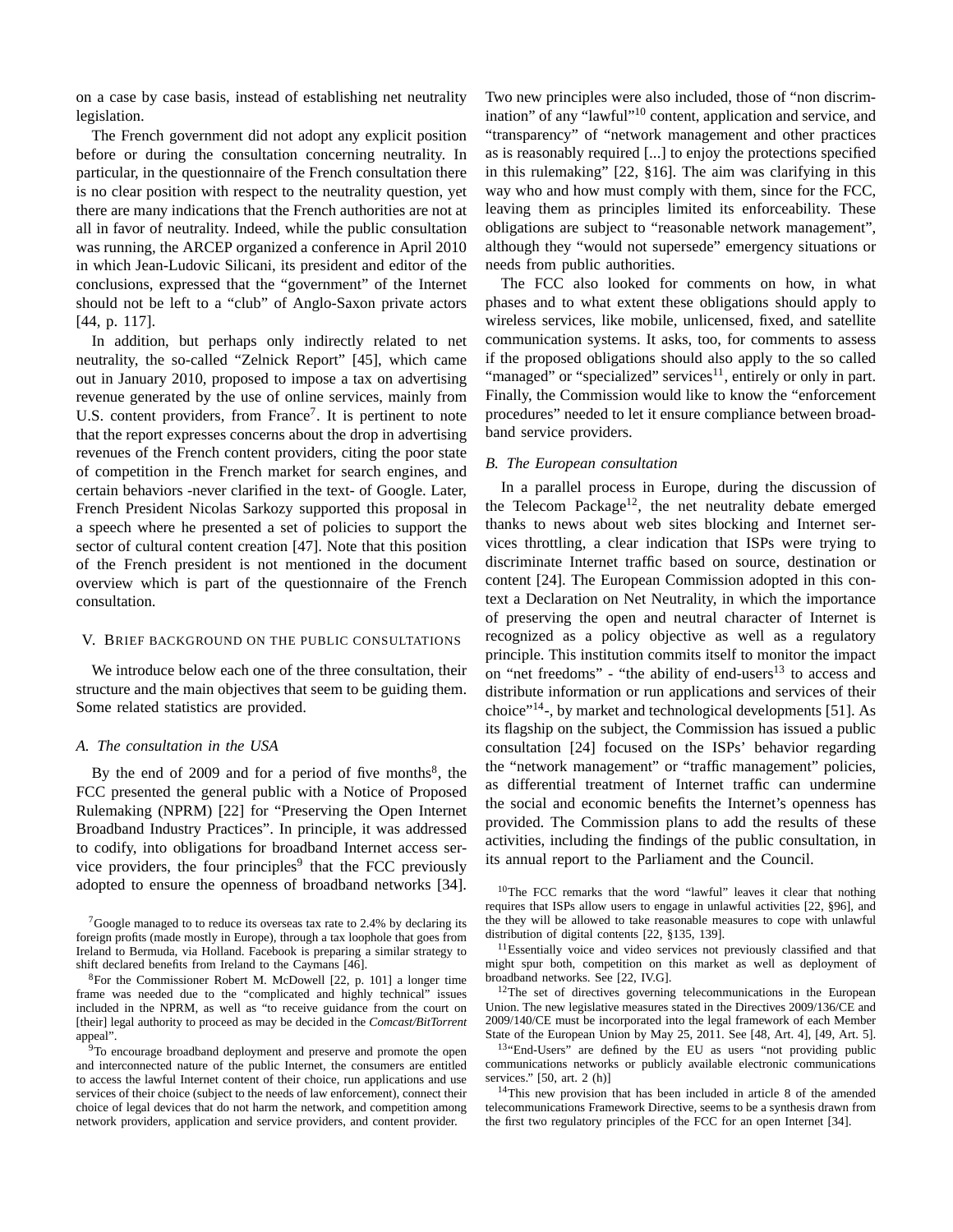#### *C. The French consultation*

On its own, the French government launched a public consultation process on net neutrality [23]. To the questions already raised about intelligent traffic administration, the French consultation, like the American, touches the subject of unlawful traffic. The document states that there might be some illegal activities over Internet that might require its blocking or filtering, generating the need to assess the impact of such practices on Internet's operation. According to the text, the net neutrality principle is not incompatible with the application of the law in the realm of Internet, as it seeks the preservation of the public order.

The consultation also recognizes the growing tension between the stakeholders involved in the chain of value, arising from an increased demand for services due to the popularity of social networking and multimedia applications. This phenomenon may lead, in some cases, to sites and routes with a high concentration of users that alter the "mapping of flows". The congestion generated in these routes affects the performance of a network that has to guarantee QoS, requiring either or both, investment in infrastructure and traffic management policies to solve the problem. How to recoup these investments and if the implemented policies lead to flow differentiation, as well as to the fragmentation of the Internet, are two of the main topics to be discussed.

#### VI. ISSUES IN THE CORE OF THE CONSULTATIONS

#### *A. Free, open and neutral Internet*

The policies adopted by the FCC to guarantee "that broadband networks are widely deployed, open, affordable, and accessible to all consumers" have followed, since 2005, the four principles that for it defines an open Internet. These principles, that have guided the ISPs in their relationship with their customers and that have balanced the different interests among stakeholders -consumers, broadband service providers, application and content providers and technology companies<sup>15</sup>-, are now formulated in the NPRM as obligations for the ISPs. Its the opinion of the FCC that the general shape in which these principles were formulated is kept, only now there is a clear view on who is the subject of statutory obligation, and to whom it is required to fulfill a certain behavior. Thus, ISPs have the duty to comply with the following specific rules:

- Subject to reasonable network management, a provider of broadband Internet access service may not prevent any of its users from sending or receiving the lawful content of the user's choice over the Internet.
- Subject to reasonable network management, a provider of broadband Internet access service may not prevent any of its users from running the lawful applications or using the lawful services of the user's choice.
- Subject to reasonable network management, a provider of broadband Internet access service may not prevent any of its users from connecting to and using on its network

the user's choice of lawful devices that do not harm the network.

• Subject to reasonable network management, a provider of broadband Internet access service may not deprive any of its users of the user's entitlement to competition among network providers, application providers, service providers, and content providers.

Two additional obligations were also codified in the NPRM:

- Subject to reasonable network management, a provider of broadband Internet access service must treat lawful content, applications, and services in a nondiscriminatory manner.
- Subject to reasonable network management, a provider of broadband Internet access service must disclose such information concerning network management and other practices as is reasonably required for users and content, application, and service providers to enjoy the protections specified in this part.

The FCC believes these obligations will provide the best tool to protect consumers from abusive practices and to promote both competition for Internet access and content [22, §52], as well as "investment and innovation with respect to the Internet, as with other communications technologies" [22, §51]. The objective is to ensure that users can select any offering available to them, and not only those handpicked by their ISPs [22, §94]. Based on these six obligations, the FCC, through its NPRM, sought comments on the best means to ensure an open Internet, in such a way that they "protect the legitimate needs of consumers, broadband service providers, entrepreneurs, investors, and businesses of all sizes that make use of the Internet" [22, §10].

The European consultation adds, as an annex, the Declaration on Net Neutrality of the European Commission [51], which holds the importance of keeping Internet open and neutral. Given that European authorities seem to hold net neutrality in high esteem, the consultation asks if, actually, there are problems with net neutrality and the openness of Internet in Europe. For them, and in the consultation document, the Internet is "open" when it allows "end users in general to access and distribute information or run applications of their choice"[51, p. 2]. In this way, the document separates "neutrality", which implies non-discrimination, from "openness", to which the "net freedoms" of citizens are related; the "openness" affects end users, while the "neutrality" affects operators, although discrimination between operators eventually ends up affecting the ability of end users to access the Internet and what it represents<sup>16</sup>. However, in the text we can see that neutrality and openness are concepts that are

<sup>&</sup>lt;sup>16</sup>Stphane Richard, COO of France Telecom, has expressed that his organization supports the concept of an open Internet, where many actors have a responsibility to ensure this character, over the concept of a neutral Internet, in which ISPs are solely responsible for preventing discrimination of data streams. See http://www.arcep.fr/index.php?id=10411.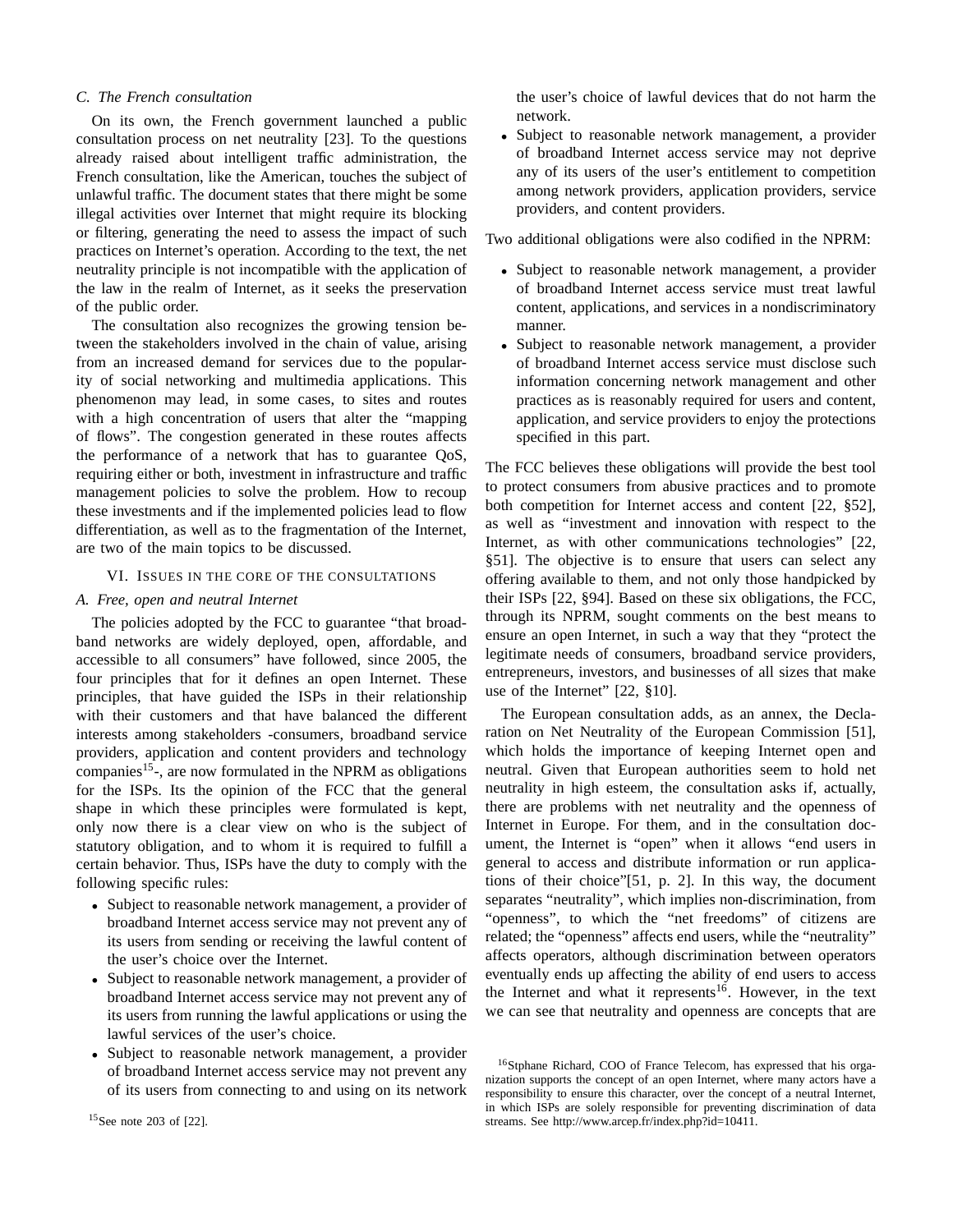sometimes used interchangeably<sup>17</sup>.

On the subject of an "open", "neutral" or "free" Internet, the French consultation merely refers to the principles established by the FCC; notwithstanding, these principles that define an "open" Internet in the American consultation, are used to define a "neutral" Internet in the French one. On a second level, the concept of "net neutrality" is also shown as a mixture of both, what we have called the technical and the content senses. However, in a bit redundant way, the concept of "non-discrimination" is detached from that of "neutrality"<sup>18</sup> while explaining that peering agreements should be rethought. Obviously, "non-discrimination" as a principle was brought from the NPRM [52, p. 7], which does not have "neutrality" as a goal; therefore, while the "non-discrimination" principle is not redundant at all in the NPRM, in the French consultation, that uses the concept of "neutrality", it seems to be. Finally, the short length of this document has not allowed the French government to include the variety and number of references on the openness and neutrality of the Internet that the FCC does. Maybe this is evidence that the debate on this issue has not yet matured in France and that, perhaps, this initiative obeys reasons that we will discuss later.

#### *B. Traffic management*

The consultations agree that traffic management is emerging as one of the most delicate points in the debate over net neutrality, as the ISPs have pushed to be allowed to discriminate traffic in a more active way<sup>19</sup>, due to the high rate at which Internet traffic is growing<sup>20</sup>. The alternative to traffic management, to address congestion problems, is the investment in network infrastructure. However, the consultations also agree<sup>21</sup> to reflect the concern of operators about the possibility of recovering this investment without providing differentiated services on the Internet [55], [56]. From the point of view of the law, both approaches to solving congestion -traffic management and provision of differentiated services-, converge in the same problematic situation, as both of them interfere with the exercise of fundamental rights and freedoms by controlling the contents or applications that run on the network.

*1) Reasonable network management:* In the NPRM [22, §16], the FCC emphasizes that the obligations required of

17"... a number of cases have emerged involving the differentiated treatment by network operators of services or traffic which have led some interested parties to question whether the principle of the openness or neutrality of the Internet may be at risk" [24, p. 5].

<sup>18</sup>"... la necesit de prserver les conditions d'un access ouvert, neutre e nondiscriminatoire Internet pour viter de figer les positions dominantes de certains acteurs" [52, p. 5].

<sup>19</sup>Even though the FCC recognizes that ISPs have been "blocking or degrading Internet traffic" [22, §50].

 $20$ The traffic shaping software vendor Sandvine explains that "[b]andwidth intensive applications are appearing at a rate faster than capacity can be added to the last mile of networks" and "[a]pplying traffic management principles levels the playing field for all by alleviating network congestion and ensuring that a limited resource is fairly shared by all users" [53, pp. 1, 7]. As a matter of fact, if the report made by Nemertes Research is believed, at this moment we should be in the middle of a global congestion crisis [54].

<sup>21</sup>See [22, §80], [52, p. 4], [24, p. 8].

the ISPs are subject to "reasonable network management", although they "would not supersede" emergency situations or needs from public authorities, consistent with applicable law. It is unclear from the text what is for the FCC "reasonable network management", even though there is a the vague, confusing and rather circular definition:

"Reasonable network management consists of: (a) reasonable practices employed by a provider of broadband Internet access service to (i) reduce or mitigate the effects of congestion on its network or to address quality-of-service concerns; (ii) address traffic that is unwanted by users or harmful; (iii) prevent the transfer of unlawful content; or (iv) prevent the unlawful transfer of content; and (v) other reasonable network management practices" [22, §135].

In defining what sets a reasonable management policy, the FCC recognizes deviating from a guideline previously used that considered "reasonable" those practices which "should further a critically important interest and be narrowly or carefully tailored to serve that interest" [22, §137]. This guideline appears as unnecessarily restrictive to the eyes of the Commission, given the flexibility needed to establish what becomes "reasonable" in light of the non-discrimination obligation.

This decision seems to go in the opposite direction of Canada's Telecom Regulatory Policy [57, §43], the product of a public consultation. When answering a complaint on traffic management, an ISP must describe the practices employed, as well as its need, purpose and effect, identifying whether the practice results in discrimination or preference.If so, the ISP must demonstrate that the practice was designed to address and solve the effect in question, "and nothing else." The collateral damage to others and resulting discrimination or preference, must be as little as possible. Finally, the provider must justify why infrastructure investment is not a reasonable alternative to the implementation of such practices. When these practices are lead to blocking traffic, they cannot be implemented without the approval of the CRTC<sup>22</sup>, which will ensure to grant it only when they further the objectives set out in the Canadian Telecommunications Act [57, §122].

In the case of wireless networks [22, §172], the FCC understands that the definition of what constitutes reasonable management practices is even more complex. The Commission recognizes that certain "rules of the road" are critical to maximize the performance of the limited spectrum each operator has. It seems that service providers in wireless environments will have an even greater leeway, with respect to the definition of "reasonable". The "rules of the road" would not only be established in a completely arbitrary way for each particular provider, but they may also change in real time, given certain patterns of use that each ISP assesses differently.

*2) Proxy censorship:* The American consultation delves on the interference in the exercise of the freedom of speech and civic participation, when operators apply techniques for traffic

<sup>22</sup>Canadian Radio-Television and Telecommunications Commission.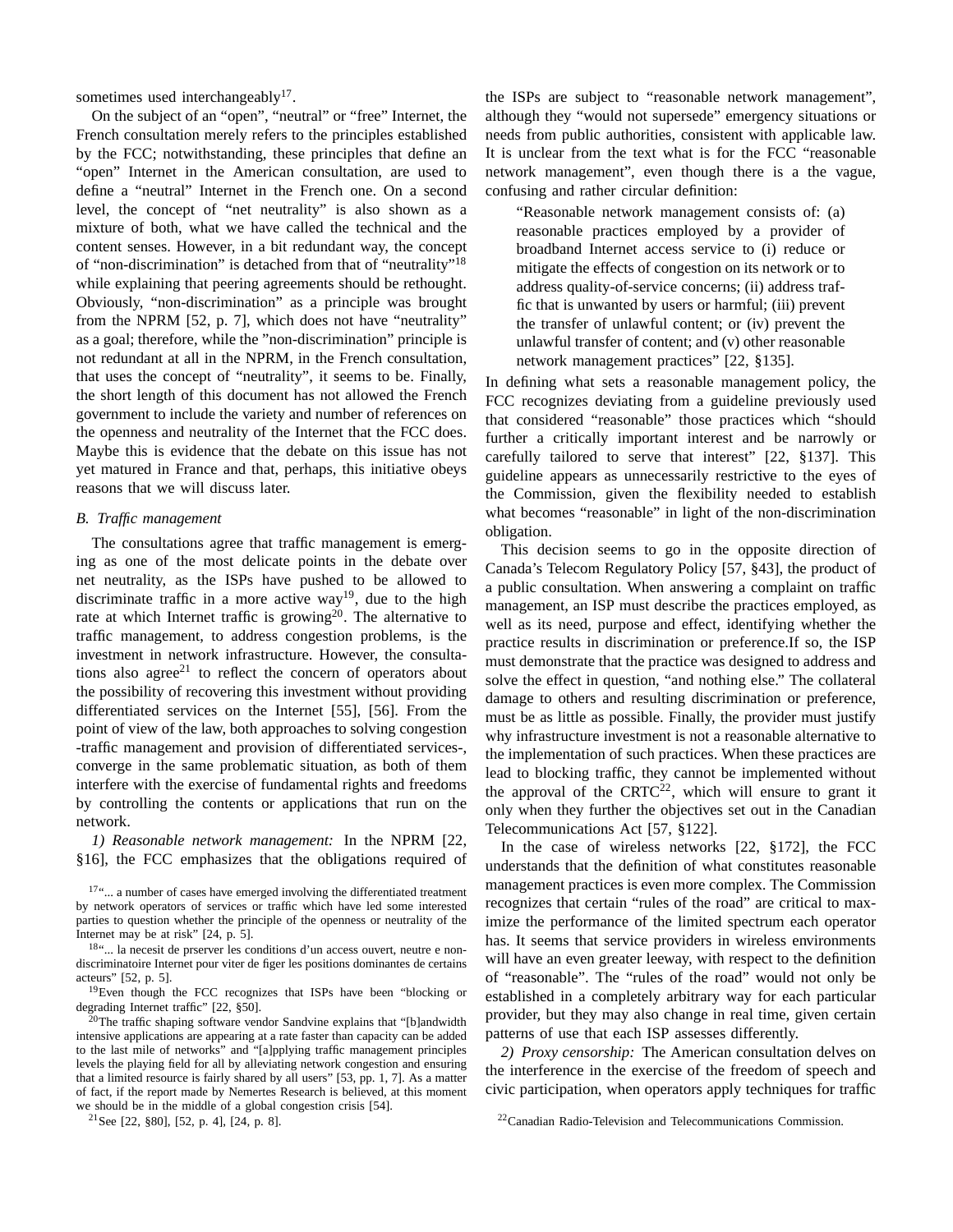management. The ISPs could use their traffic management policies to block, slowing or redirecting access to sites that they might consider contrary to their interests, and that they might also inspect email messages, filtering them according to their contents [22, §75]. Furthermore, the use of Deep Packet Inspection (DPI) techniques as the most intelligent measure for traffic discrimination clearly threatens the right to communications privacy.

As we have already seen, the NPRM limits the application of the regulatory principles of an open Internet to the lawful nature of the contents exchanged, as well as that of the applications and equipment used, giving operators the freedom to control such violations<sup>23</sup>. It seems as if the ISPs had the ability to qualify a given content as legitimate or illegitimate, being this a matter determined in the law and discussed, on a case-by-case basis, by the competent judicial authority<sup>24</sup>. Furthermore, there is no guarantee that ISPs, even acting in good faith, exercise extreme zeal to avoid having any kind of responsibility in the commission of unlawful actions on Internet, filtering more false positives than allowing false negatives<sup>25</sup>.

For Kreimer [60], this phenomenon corresponds to what he calls "proxy censorship", the implementation of censorship measures by intermediaries due to veiled intimidation by government agents who are not constitutionally allowed to implement them. We can see this behavior in Smith v. California [61], in which a Los Angeles bookseller challenged the application of a municipal ordinance that imposed upon him criminal liability for the possesion of "obscene or indecent" books or writings. The U.S. Supreme Court stated that the bookseller would then carry the public's burden of controlling access to obscene books. In doing so, there will be a risk of restricting access to the legal ones, because the bookseller

<sup>23</sup>"The draft rules would not prohibit broadband Internet access service providers from taking reasonable action to prevent the transfer of unlawful content, such as the unlawful distribution of copyrighted works" [22, §16]. See also the §135 about the proposed definition of reasonable network management.

<sup>24</sup>Lessig [58, p. 239] reminds us that even government sought "prior restraint" is not easily reached, as judges feel it is far more dangerous to free speech than *a posteriori* punishment.

 $25$ This behavior complies with the conclusions that Emerson reached on the doctrine of "prior restraint" exercised by the government [59]:

- 1) The scope of works that fall within a system of prior restraint is extremely broad, because as many as possible, if not all expressions subject to control, should be reviewed. The result is that, due to the volume of work, many discussions will be resolved against free expression.
- 2) Banned expressions never come to be communicated to anyone.
- 3) The decision to ban a work requires only the "stroke of a pen" on a system of prior restraint, since the *onus probandi* is placed on the shoulders of the affected author.
- 4) Because the process is administrative rather than criminal, all the guarantees necessary for due process established in the latter are not applicable.
- 5) Decisions made on a system of prior restraint are not usually made public, leading to the implementation of discriminatory actions that are rarely subject of public scrutiny.
- 6) A system of prior restraint is subject to a dynamic that drives it "toward unintelligent, overzealous and usually absurd administration."

will be as limited by the number of books he can read as enthralled by the fear of being criminally liable for those obscene he can not control. The Court concludes that "[t]he bookseller's self-censorship, compelled by the State, would be a censorship affecting the whole public, hardly less virulent for being privately administered. Through it, the distribution of all books, both obscene and not obscene, would be impeded" [61, p. 154].

In the more recent ruling of Center for Democracy  $\&$ Technology *et al.* v. Pappert [62], proxy censorship was also discussed regarding the enactment by the Pennsylvania Legislature of the Internet Child Pornography Act. This Act required that after an ISP received an "informal notice" from the Pennsylvania Attorney General, it should block any child pornography material reported in this notice that could be accessible through its service. The ISPs, due to what they called "technical limitations", blocked by either URL or IP address, a clearly overbroad policy of traffic management which caused that "[m]ore than 1,190,000 innocent web sites were blocked in an effort to block less than 400 child pornography web sites" [62, p. 655]. The Attorney General argued that this effect was not in violation of the First Amendment, because it was the result of actions taken by the ISPs, not state actors, and moreover, the informality of the notification procedure made its acceptance a entirely voluntary action by ISPs. Furthermore, as the Act did not specify the means used to achieve its goals, the defendant stated that there were other options, which would not block any or as many innocent web sites, as the ISPs have done in the past.

For the Court, there were no technically and economically feasible means of blocking infringing sites beyond those based on URL or IP address, both of which were already proven to be overbroad in their application. It also found that the expectation of future technology developments that allow a more precise application of the Act, was not sufficient reason to let it to exist. The Court also concluded that the informal notices carried a language much more coercive that those found objectionable in [63], as the defendant informed the ISPs that court orders would be sought if they failed to comply. The compliance with the informal notices was anything but voluntary, according to the Court, as the "thinly veiled threats" left the ISPs with no option, turning the Informal Notice process into a tool for the "prior restraint on protected expression" [62, p. 660]. Both, the Act as well as the Informal Notice process were deemed unconstitutional, and the issue of proxy censorship of the ISPs over Internet due to legislative measures was, as Kreimer believes, definitely established. The reminder that the FCC made about the fact that the actions of ISPs, who are not government agents, are not directly governed by the First Amendment [22, §75], therefore, seems to be moot due to the rulings in [61] and [62].

It seems clear that, as happened in these cases, the ISPs will prefer to apply an overbroad control over what they deem as illegal behavior over Internet, to risk being sanctioned by the State. If Internet intermediaries erect technological barriers that filter out legitimate communication, they impose exactly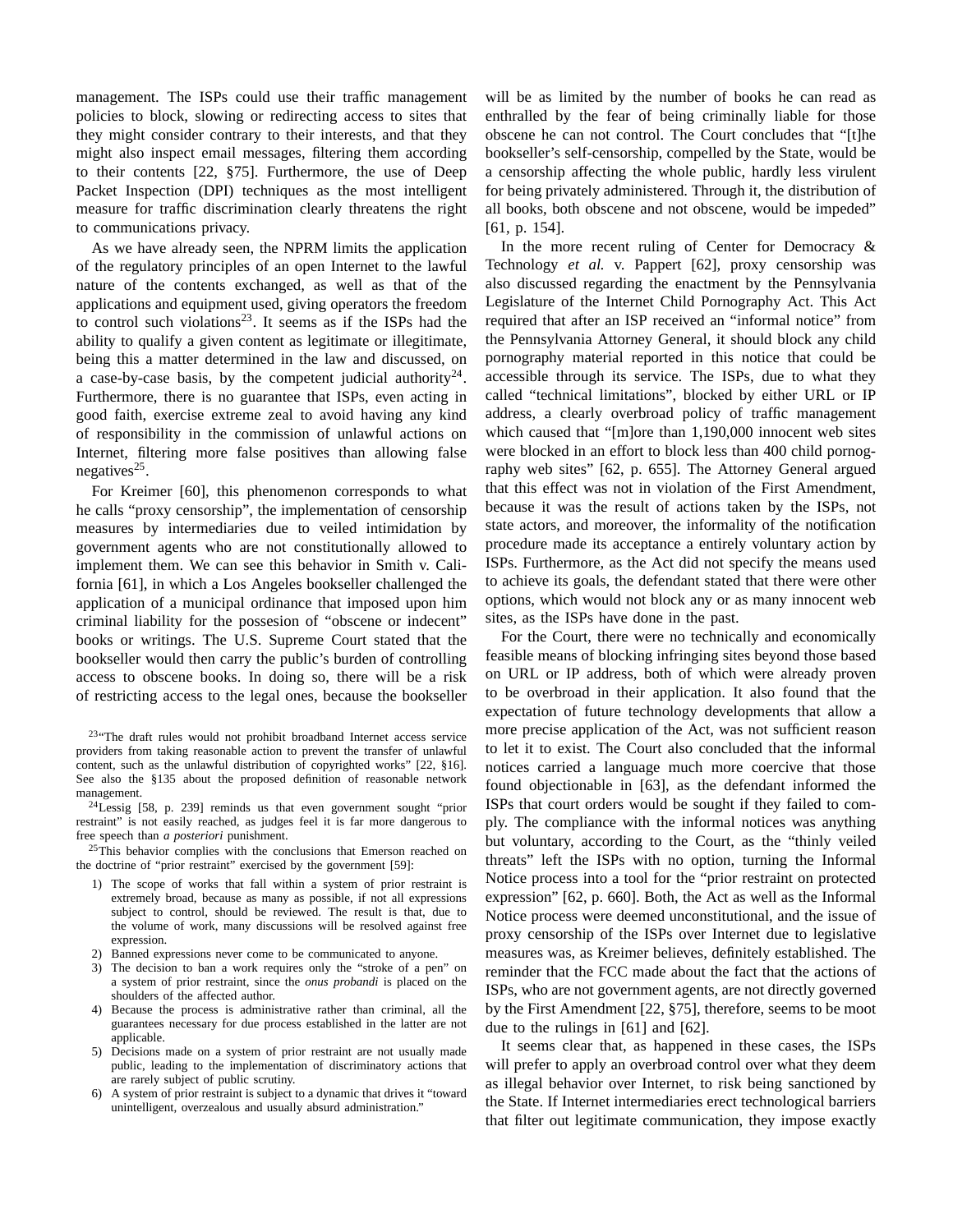the censorship the government is constitutionally prohibited from sanctioning directly [60, p. 91].

The European consultation does not limit the application of the net neutrality principles to the legal contents downloaded and distributed by end users. This is justified because it is Member States and not operators who have the faculty to decide whether any given content, application or service is lawful or not [48, (31)]. In particular, the European legal framework considers that the service provided by operators is only of "mere conduit"<sup>26</sup> [65, Arts. 1–3]. The French government has gone one step further by starting to implement measures to suppress illicit traffic on the Internet, e.g., the law known as HADOPI. The French consultative text understands that the net neutrality does not preclude the application of the law to stop unauthorized Internet behavior. Unlike the measures considered in the NPRM, the ISPs will not be free to filter content, but they will simply be responsible for implementing the decisions that the judicial authorities, based on the reports of the HADOPI, dictate.

#### *C. The code is the law*

In [58, chap. 14], Lessig expressed that the "code" -the software and hardware that make up Internet's skein- establishes the set of rules that governs the behavior of the internauts, clashing with the sovereignty of the national states. The State attempts to control certain behaviors through its legislation, but this legislation is of difficult application in the cyberspace, leaving "code" to become a real law, the "law of cyberspace".

Is programmers who come to supplant the work of the legislative bodies of each nation state in creating the code [66, p. 152]. However, as Reidenberg [67, p. 566] explains, there is an analogy between what he calls *lex informatica* (the "code" in the sense of Lessig) and the legal regulation. One aspect that Reidenberg points out in his work is that the primary enforcement, which in the latter is the courts who administer, is left to computers running code in an automated way in the *lex informatica*. Instead of a judge, an expert on the law and on the subtle balances the tradition of the law embraces, it will be a piece of code who, following an small set of very well defined rules, will state "whether and how the law would restrict your freedom" [66, p. 147].

In the NPRM, the FCC asks the Internet governance bodies, and particularly the IETF, to help it define the set of reasonable practices for traffic management and to establish protocols to help detect whether a "particular content is unlawful" [22, §141]. This situation was noted by Lessig [66, pp. 216–217], who forsaw that due to pressures of the content production industry, it would be possible that States would approve rules which require that computers determine the legality of contents as well as of their distribution. By acting this way, the U.S. Government would be pushing the legal tradition aside that requires it to be a judge who takes these decisions.

This decision by the FCC, appears to signal the impotence of the State to face a complex domain such as Internet's control, by giving the ability to "legislate" to Internet governance bodies and assuming the code as a sovereignty tool. Since the set of policies to control unlawful contents comes from the Internet governance institutions, it might be possible that this kind of control extends to all Internet users, despite being only the U.S. government who requests it.

### VII. STATISTICS OF THE CONSULTATIONS AND THEIR INTERPRETATIONS

There is a huge difference in the number of participants between the American and the French consultations. In total there are more than 89,000 filings in the American one, where as the French consultation was answered by only 121 stakeholders [52], The level of participation seems low for a country with close to 65 million people of which 68.9 % have access to Internet [68]. What explains the huge difference in the number of answers between the US and French consultations? The next subsections partly explain the large difference.

Among the 121 stakeholders [52] in the French consultation, eight came from ISPs, four from networking vendors, six from content production corporations, three from copyright collecting societies, eleven from software and content providers, six from user associations, three from public initiative networks, four from other kinds of professional associations, two from a group of experts gathered by Nathalie Kosciusko-Morizet<sup>27</sup>, five by researchers and 67 by individual citizens.

We can compare these figures with the consultation process in Canada that was initiated by the CRCT. It provided around three months for sending comments to the commission. In addition it had several days of hearing. The commission which received "437 initial comments, 35 reply comments, and 34 final replies from parties (companies and advocacy groups) and individuals. In addition, an online campaign resulted in over 13,000 email submissions to the Commission from individuals. At the oral hearing in July 2009, 26 presentations were made. Finally, an online consultation initiated by the Commission resulted in 1,400 additional individual comments" [57, §10]. Thus the response to the French consultation is also much lower than the one for the Canadian consultation.

#### *A. Duration and timing*

Of the three public consultation processes, the French was the shortest, running for 39 days (April 9 to May 17, 2010), followed by the European, that extends for 93 days (June 30, 2010 to September 30, 2010), and then the longest is the American, which ran for 187 days (October 22, 2009 to April 26,  $2010)^{28}$ . The French consultation is not only much shorter than the American. The timing for the consultation was chosen to overlap the two weeks vacation period of the Eastern

<sup>&</sup>lt;sup>26</sup>However, a recently finished European consultation on the future of electronic commerce, sought to ascertain their views on the clarity of the term "mere conduit." The report, in preparation for the consultation states that there are few problems regarding the interpretation of the term, but due to the digital convergence, there may exist some difficulties in the application of the exemption as some providers can be classified as both, "information service" as well as "telecommunication" providers [64].

<sup>27</sup>State Secretary for the Digital Economy.

<sup>28</sup>Due to the "Comcast" decision[35], the FCC extended the deadline for filing reply comments in response to the NPRM from March 5 to April 26.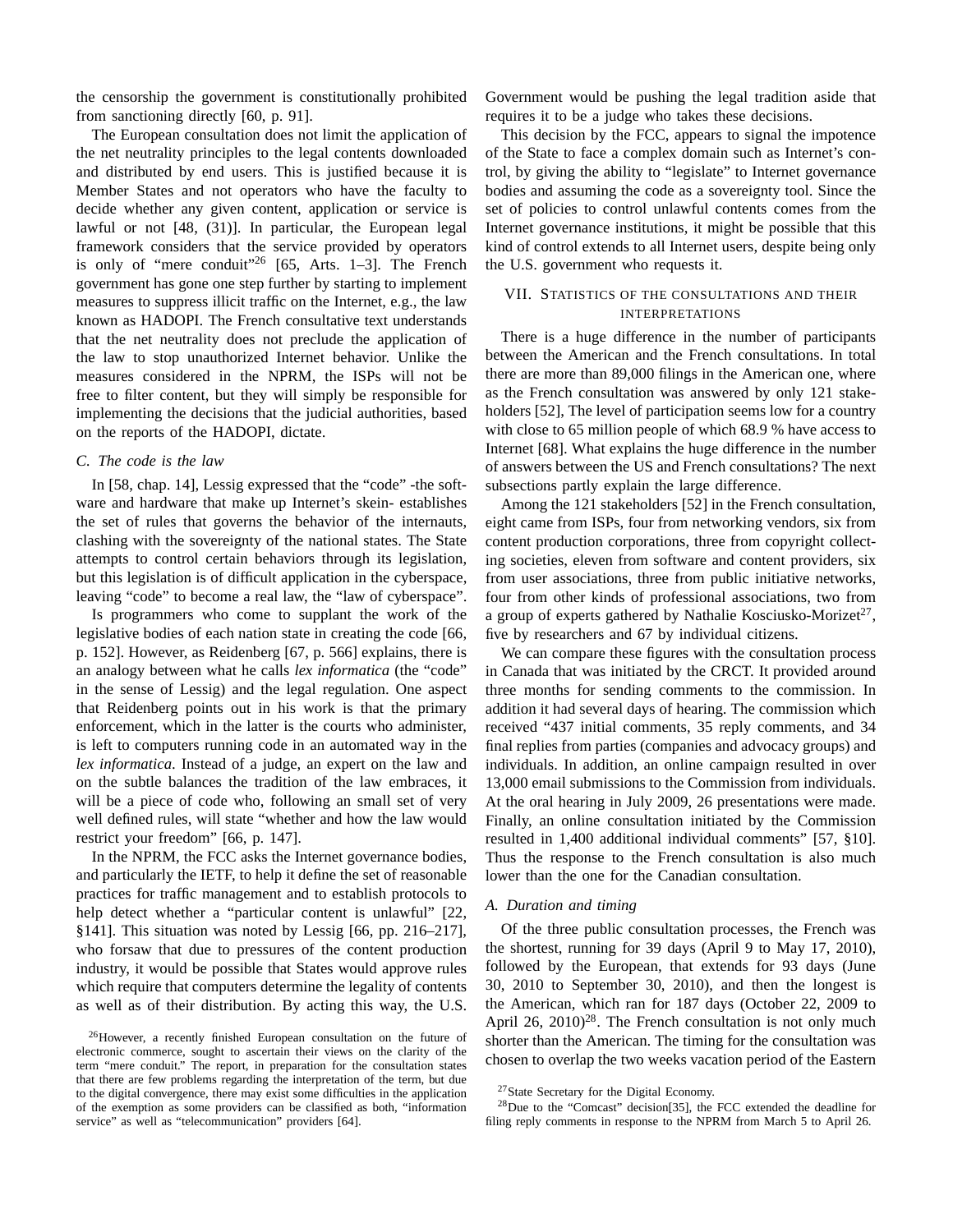holidays in France, in which many French spending vacations with their families are disconnected from the politics. Since both the duration and the timing of the consultation are under the control of the government, it seems natural to speculate that the French government was not interested in having a large participation.

#### *B. The impact of the government position*

As can be seen in the FCC web site, the vast majority of the answers to the consultation in USA came from individuals who used a web tool provided by the savetheinternet.com platform for the automation of this process. This tool had a very basic template with a short standard text in favor of net neutrality, in which the interested individual provided his name. In view of the government position, the large number of participants and, in particular, the large support for the neutrality, are seen as a success of the government which had a clear position in favor of the net neutrality.

We recall that in France, the government did not adopt an official position but seem to have been against the net neutrality (see Section IV). The consultation could be an instrument for increasing the citizen's participation in fundamental choices for society. Probably, for the government, this could come at the cost of loosing some of its control on these issues. And indeed, as we can see from the conditions chosen to launch the consultation, the government was not interested in receiving a large number of responses.

Minimizing the dimensions of the public debate associated with the consultation may also be useful in order to avoid the French citizens questioning other aspects of the government policy on the Internet. In particular, the government was probably aware that public discussions on the HADOPI law<sup>29</sup> could be triggered by the fact that the questionnaire of the French consultation includes an important link between the HADOPI law and the proposed net neutrality.

The relatively limited interest in France in getting feedback from Internauts should not be interpreted as a disinterest in the opinion of the various economic actors. Indeed, as we have already seen, there was a conference held by the ARCEP in which important economic actors participated $30$ .

#### VIII. DISCUSSION AND CONCLUSIONS

The evolution of the Internet all around the world has come to a point where almost at the same time, the governments felt the need for legislation to regulate access to the Internet, providing access to subscribers and rules for using the Internet. In preparing these laws, the citizens were invited to participate in determining key features of the future Internet through various consultations around the world. In all consultations, the voice of those who respond is not binding to those drafting legislation, so their answers are only seen as mere advice. Yet, the opportunity to participate in a debate on the rules for regulating the Internet may give the citizens the expectation that they are in political control of its future.

All consultations were successful in getting detailed opinions of representatives of the various economic actors. The degree of involvement of the end users, the internauts, varied a lot between the consultations. As we saw, in the USA the government obtained a high involvement of the public, which reflects the will of the government to have the political backing. In France, in contrast, the response to the consultation was much smaller than in the USA, which we explained at the end of the paper.

By the time this paper was finished, the European consultation had already finished, but no data on participation were still available. Nonetheless, it was overlapped with the summer holidays, a period of traditional stoppage of activities in the European continent. Thus, we believe that the timing of the consultation, as well as its duration, will result in a level of participation more similar to that in France than to the one in the USA.

We have seen how the language used differs from consultation to consultation, even if the objectives are the same. We have also seen that this language, at least in the net neutrality debate, might lead to arbitrary, overbroad behaviors that can be equated to discrimination and censorship. Finally, we have presented how researchers and engineers developing protocols might be seen, in practice, as the "law makers" of the digital world, and how their collaboration is summoned by the real world's legislative powers who try to police and control internauts' behavior.

We hope to expand this work with a comprehensive assessment of the issues inherent to the transparency that will be required to operators on their traffic management policies and whether competition, due to this requirement, is sufficient warranty for net neutrality. Finally, we will study the highly complex and controversial subject of the two-tier Internet as presented through the consultations and whether this is the fate that awaits both end-users and content providers.

#### **REFERENCES**

- [1] E. Altman, C. Barakat, P. Bernhard, E. Fleury, P. Jacquet, A. Legout, C. Touati, B. Tuffin, and S. Wong, "An answer to the French Consultation over Network Neutrality," 2010.
- [2] French Constitutional Council, "Décision Nro. 2009-580 DC du 10 juin (Loi favorisant la diffusion et la protection de la création sur internet)," 2009.
- [3] S. Wong, E. Altman, and J. Rojas-Mora, "Internet Access: Where Law, Economy, Culture and Technology Meet," *Computer Networks, special issue on Wireless Future Internet*, 2010, to appear.
- [4] L. A. Bygrave and T. Michaelsen, "Governors of Internet," in *Internet Governance: Infrastructure and Institutions*, L. A. Bygrave and J. Bing, Eds. Oxford University Press, 2009, pp. 92–140.
- [5] L. B. Solum, "Models of Internet governance," in *Internet Governance: Infrastructure and Institutions*, L. A. Bygrave and J. Bing, Eds. Oxford University Press, 2009, pp. 48–91.
- [6] Commission of the European Communities, "Towards a reinforced culture of consultation and dialogue - General principles and minimum standards for consultation of interested parties by the Commission," COM(2002) 704 final, December 2002.

<sup>&</sup>lt;sup>29</sup>Adopted in France last year and which bans downloading unauthorized copyrighted content.

 $30\,\text{We}$  were surprised not to see among the participants speakers from French universities or research institutes. In fact, the two only talks from Professors in universities are from the USA. In addition, one can find video interviews of many stakeholders in the conference's home page: http://www.arcep.fr/index. php?id=10370.